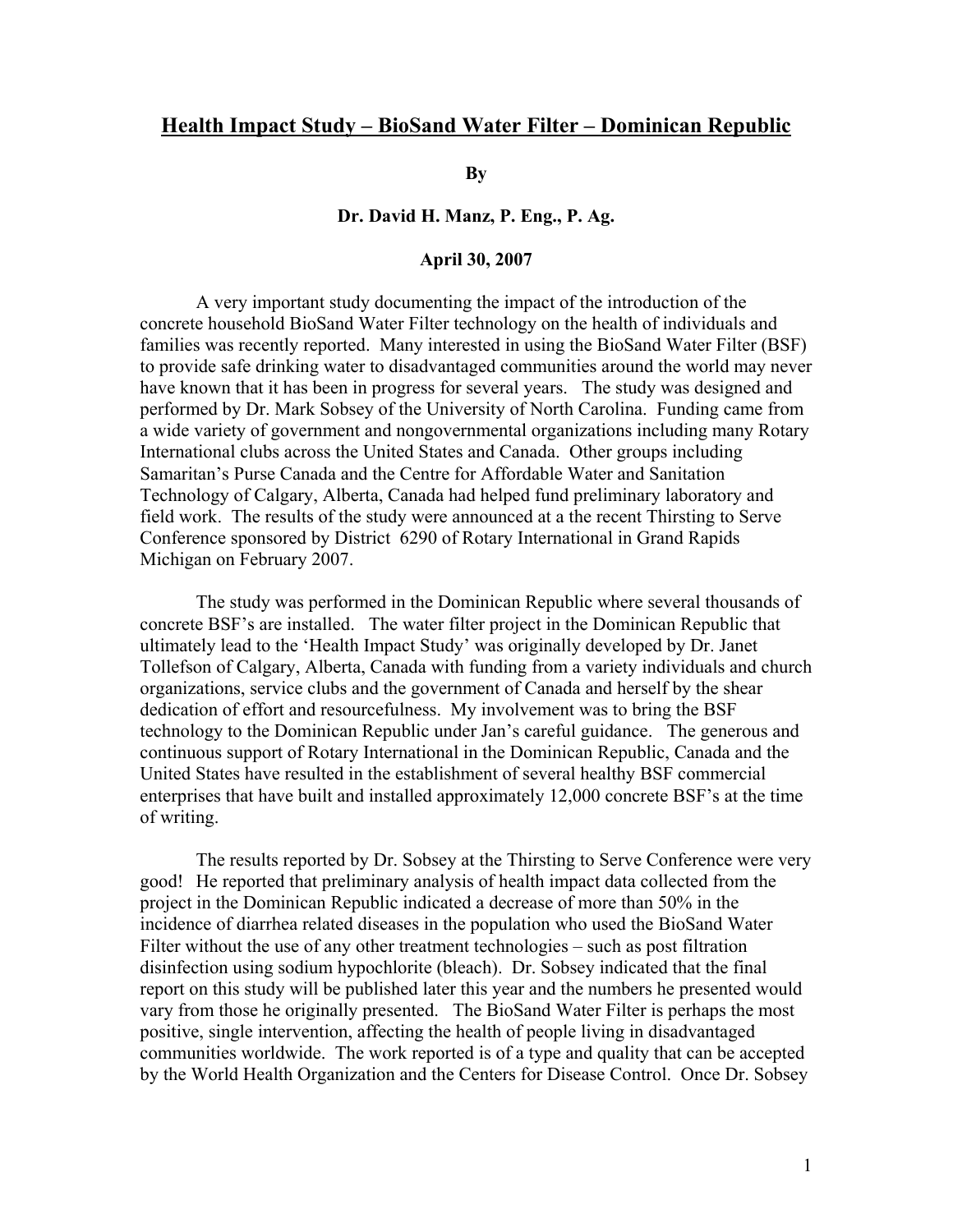publishes the final reports it will possible to provide an adequate review of his protocols, project implementation and method of analysis.

It must be recognized that here have been several other studies on the effectiveness of the BioSand Water Filter. The original work started in the laboratories in the Department of Civil Engineering at the University of Calgary with my undergraduate student, David Lee, my graduate student Byron Buzunis and many other undergraduate students and graduate students who just wanted to work on a project that promised to improve the well being of the world's poor. The support staff of the Department of Civil Engineering volunteered time and help whenever they could. The Division of International Development under the leadership of Dr. Mel Kerr believed enough in the development of the BSF that he championed the first field introductions of the BSF technology into Nicaragua in 1993 and later in 1994. The BSF was always being evaluated. The BSF technology always performed well (in circumstances where the technology was appropriately introduced). People's health improved dramatically (elimination of cholera) and they frequently reported that they 'loved their filters'. The evaluation of the BioSand Water Filter performed by the National Water Research Institute of the Government of Canada (published on this web site) was the first serious independent research effort that documented the effectiveness of the BSF technology.

The first major NGO to embrace the BSF technology was Samaritan's Purse Canada. Their project in Ethiopia was funded by a very skeptical Canadian Rotary International Club, 'Calgary South'. My role was to provide the appropriate BSF training to the individuals who would eventually be going to Ethiopia. The project was very successful, has grown, and continues to grow. Samaritan's Purse Canada expanded the water filter initiative around the world and launched a major international evaluation of the BSF technology – six countries in three continents, Africa, Latin America and Asia. The results were astounding. The laboratory reports were very good, BSF use almost 100%, and the reported health improvements incredible. The recent performance evaluation on the BSF's installed in Ethiopia with funding from the Canadian International Development Agency was equally positive. Samaritan's Purse Canada is responsible for the implementation of projects that deliver safe water to more than half a million people worldwide. No other organization can as yet make this claim – at least regarding the BSF. "Calgary South" and many other Rotary Clubs have subsequently funded many other BSF projects throughout the world.

The significance of the success of the BSF technology and its impact on community health was not lost. A company, Davnor Water Treatment Technology Ltd. (founded by David and Nora Manz), was set up in 1995 to promote the commercial opportunities available with the use of the BSF and continue to develop and support its humanitarian use. The original workshops and instructional material on the need, design, construction, operation and maintenance were held in the Davnor premises. Many individuals and organizations were trained over the following years and these organizations established humanitarian BSF projects around the world. These projects were funded by numerous individuals and organizations. The dedication of the project implementers, supporters and funders and the apparent effectiveness of the low cost BSF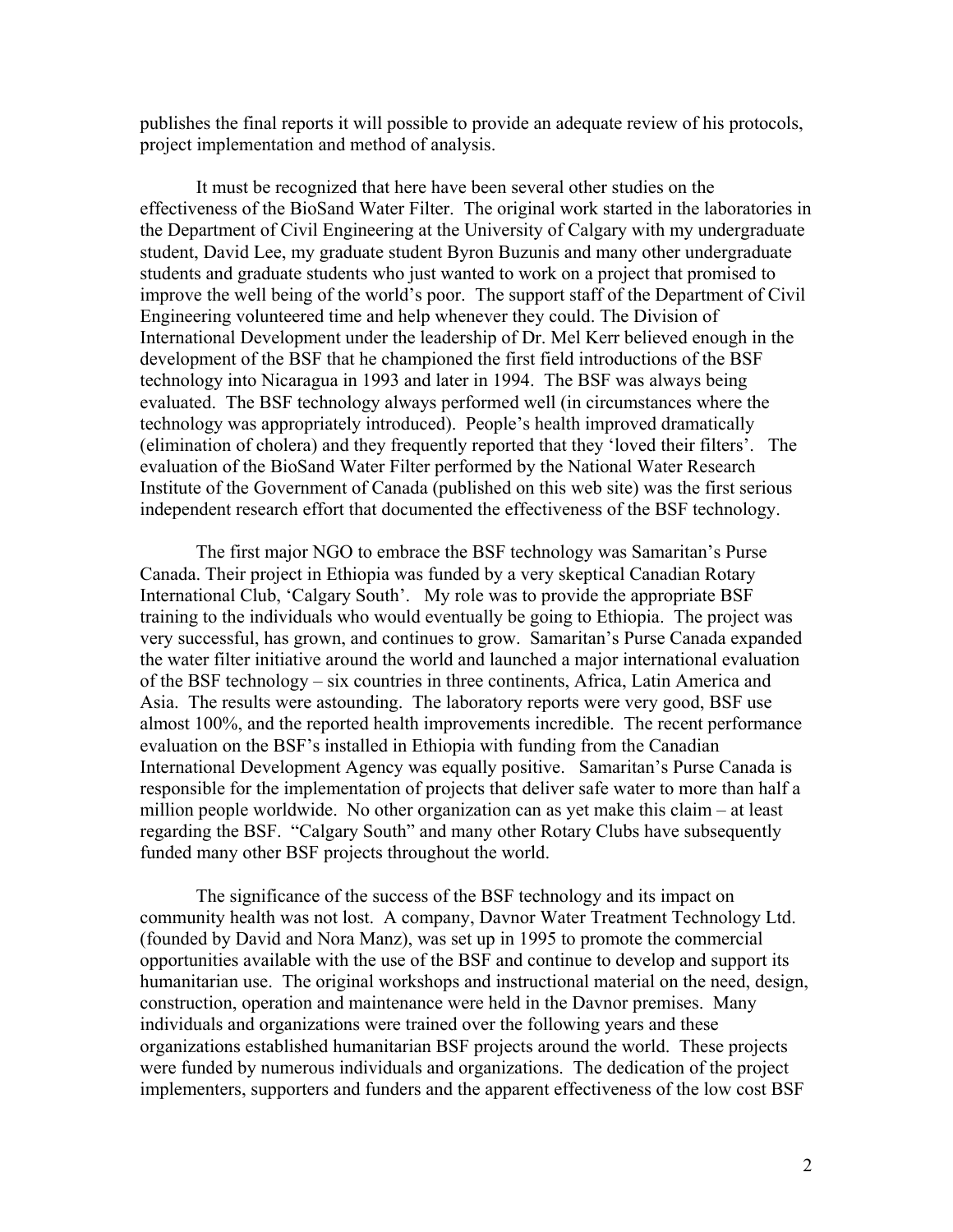eventually resulted in the construction and use of between two and three hundred thousand household scale BSF's, concrete (humanitarian) and plastic (commercial and humanitarian) in more than 70 countries (a million or so healthy consumers). Many thousands of individuals can take credit for this work. Several other studies were performed on the BSF technology and its apparent impact on the health of people who were using it – people who never had access to abundant quantities of water safe for drinking, food preparation and serving, and personal hygiene. Unfortunately, these studies on the effectiveness of the BSF were not up to the standards of the WHO and funding agencies with the resources to really take the BSF technology to the many billions of people that would benefit. The installation of the many thousands of household BSF's and their apparent positive health impact did attract the attention of serious concerned bureaucrats and scientists, (domestic and international), and the 'Health Impact Study on the Introduction of the BSF' was envisaged. Thanks must go to all those who ever participated in the development of the BSF technology, took a workshop, funded a filter, or reported on the success of the technology.

The combination of humanitarian and the commercial development of the BSF technology have worked very well. The concrete household filter (humanitarian) remains available royalty free – the only requirement is to take appropriate training. Davnor is no longer an operating company; but as the first serious commercial initiative, it served to advance the development of the BSF technology in a very rapid way. BSF technology is available to treat water tens of litres per hour to millions of litres per hour, (households to the very large cities), constructed using a variety of materials and methods, operated using manual and automated methods to treat virtually any type of water found (alone or with other technologies), within the budgets of intended consumers. The BSF technology is subject to several patents in Canada, the United States and other countries around the world. These patents are now held by the company, Pure Filtered Water Ltd., of Calgary, Alberta, Canada, that is owned by me and business partner, Mr. Fred Richards who is also the President of the company. Pure Filtered Water manages the commercialization of the BSF technology including licensing the technology to qualified interested parties.

Occasionally, some individuals decide 'to improve' or 'ignore' aspects of the BSF technology without the requisite testing and evaluation and some avoidable, unfortunate failures have resulted. The recently completed 'Health Impact Study' does not apply to these modified BSF technologies. **I strongly recommend that if there is any doubt regarding whether a particular water filter design is or is not a variation of BSF that I be contacted immediately for a written opinion.** 

As well, 'knock-offs', approximations of the BSF technology, have been developed – the first ones popped up in Nicaragua, Bolivia and Cuba. There are several others. They are frustrating for everyone who wishes to promote good health through the provision of safe water. 'Knock-offs' are typically inferior in design and construction. It is disturbing to think about their associated promotional and intervention programs. Invariably they disappear, because they are inferior and not accepted by the people; but